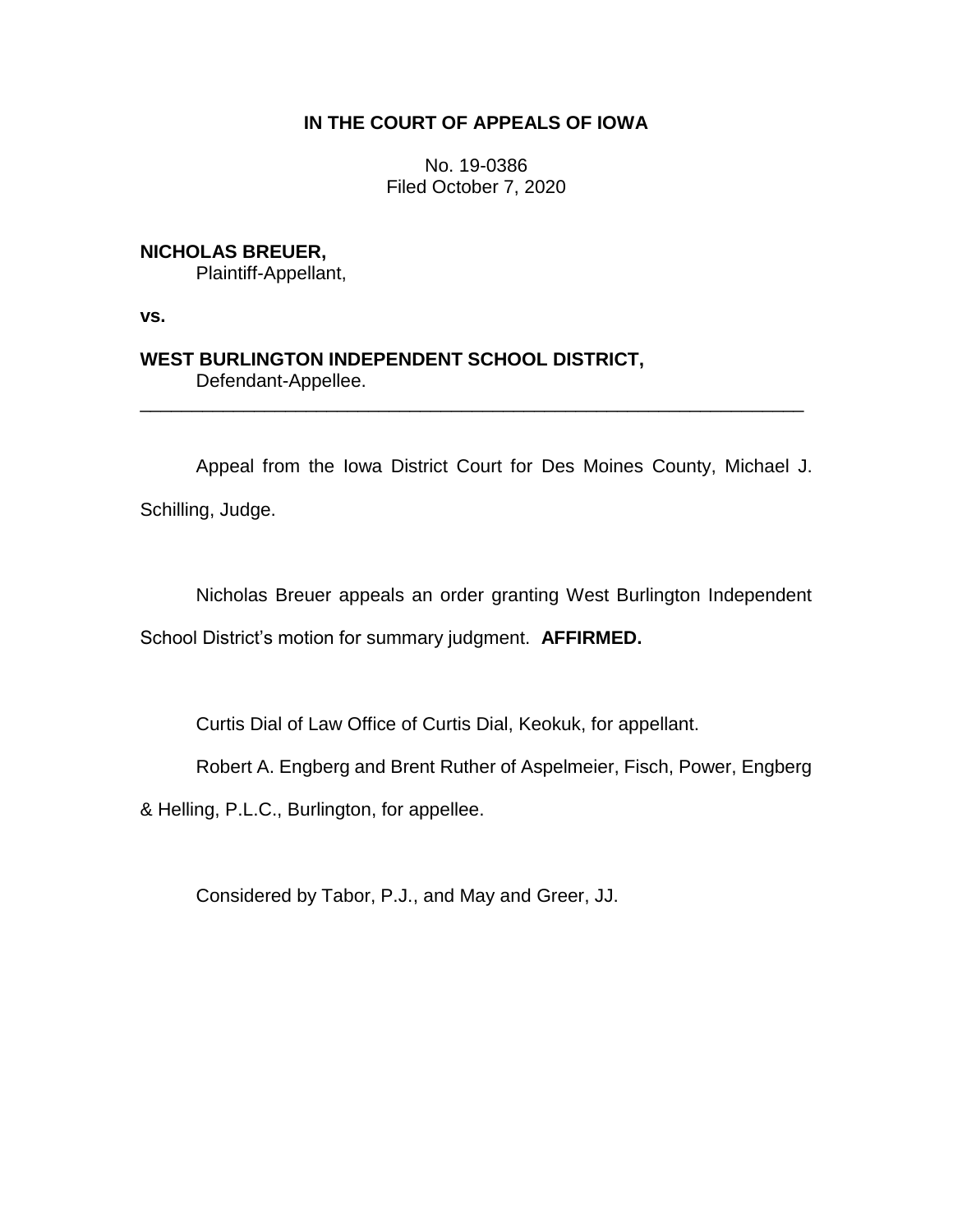### **MAY, Judge.**

 $\overline{a}$ 

Nicholas Breuer sued West Burlington Independent School District (West Burlington). He alleged West Burlington is liable for wrongdoing by a former member of the West Burlington school board, Jay Day. But the district court concluded Day's acts did not fall within the scope of his duties as a board member. So the court granted summary judgment in West Burlington's favor. Breuer now appeals. We affirm.

#### **I. Factual Summary**

Breuer was employed as a football coach for West Burlington. Breuer claims he was harmed by certain statements made by Day.<sup>1</sup> Specifically, Breuer alleges Day defamed him by making false statements on Day's personal Facebook page and to a local news reporter. Breuer also claims Day wrongfully disclosed confidential information about Breuer at a school board meeting and on Day's personal Facebook page. As one particular, Breuer alleges Day tried to get him fired at a school board meeting in Fall 2016. And he alleges Day posted on Facebook for people to come to the board meeting to help get Breuer fired.

West Burlington moved for summary judgment. West Burlington pointed out that its potential liability to Breuer "depend[s] on" his allegation that Day's wrongful acts occurred when Day "was acting in his scope and capacity as an elected representative of" West Burlington. And West Burlington argued, "[t]he undisputed facts . . . do not support that allegation."

<sup>&</sup>lt;sup>1</sup> Breuer does not allege any wrongdoing by other school officials or board members.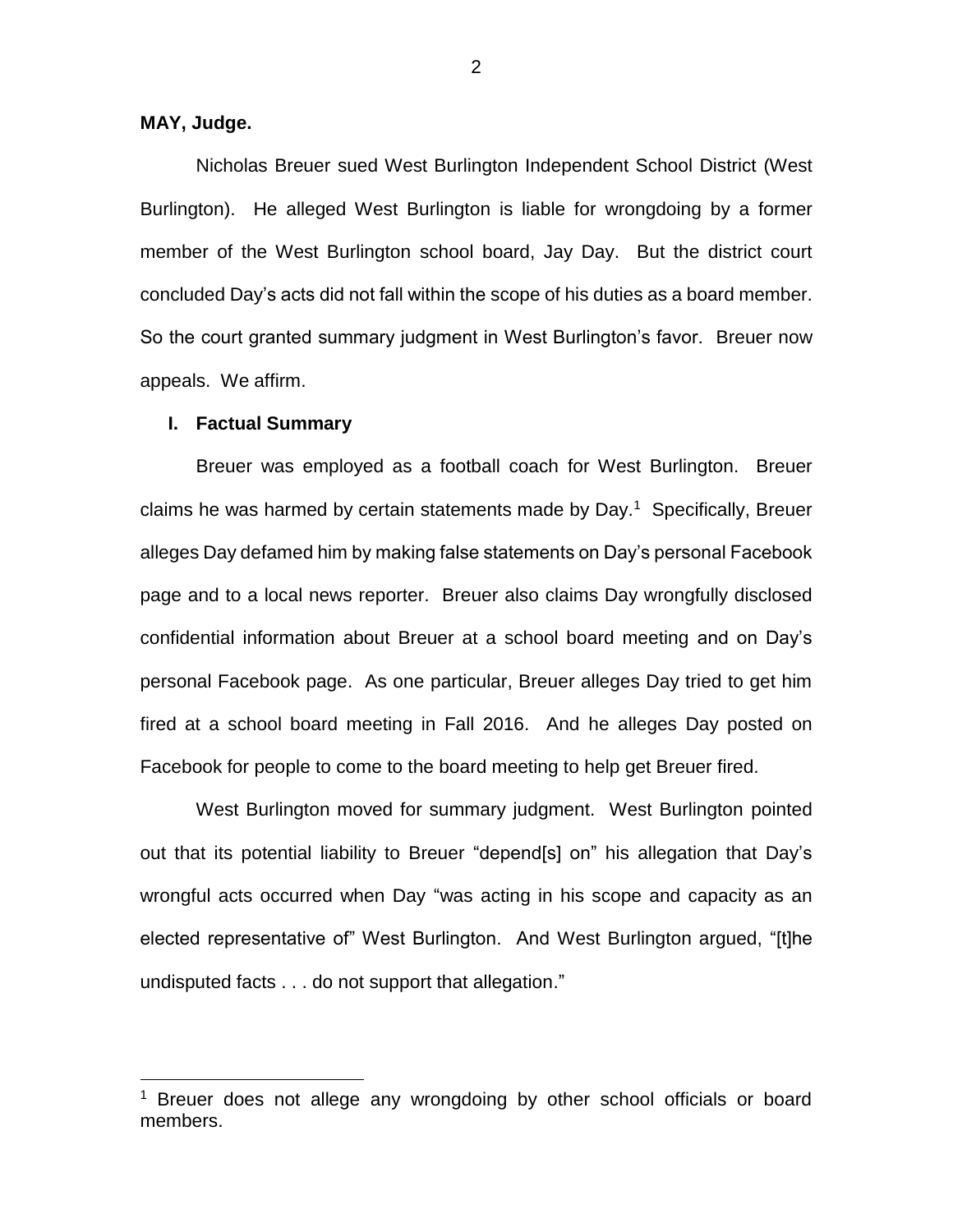The district court agreed. The court found that "no genuine issue of material fact exists as to whether Day was acting within the scope and capacity of a member of [West Burlington's] school board when he made the statements or disclosed the information which form[] the basis of this suit." So the court granted West Burlington's motion. Breuer appeals.

#### **II. Standard of Review**

"We review a district court's summary judgment ruling 'for correction of errors at law.'" *Bandstra v. Covenant Reformed Church*, 913 N.W.2d 19, 36 (Iowa 2018) (quoting *Walderbach v. Archdiocese of Dubuque, Inc.*, 730 N.W.2d 198, 199 (Iowa 2007)). Summary judgment is proper if the record shows "that there is no genuine issue as to any material fact and that the moving party is entitled to a judgment as a matter of law." Iowa R. Civ. P. 1.981(3).

#### **III. Analysis**

 $\overline{a}$ 

Iowa Code chapter 670 (2017) governs tort liability of governmental subdivisions.<sup>2</sup> Under section 670.2(1), a "municipality" is generally "subject to liability for its torts and those of its *officers* and employees, *acting within the scope of their* employment or *duties*, whether arising out of a governmental or proprietary function." (Emphasis added.) And section 670.1(2) defines "municipality" to include a "school district" like West Burlington. *See also Buszka v. Iowa City Cmty. Sch. Dist.*, No. 16-0011, 2017 WL 512487, at \*5 (Iowa Ct. App. Feb. 8, 2017). Moreover, section 670.1(3) defines "officer" to include members of a "governing

<sup>&</sup>lt;sup>2</sup> West Burlington states it "disagrees with" the district court's application of section 670.2 to this case. But West Burlington does not elaborate on this issue. We choose to follow the district court's lead.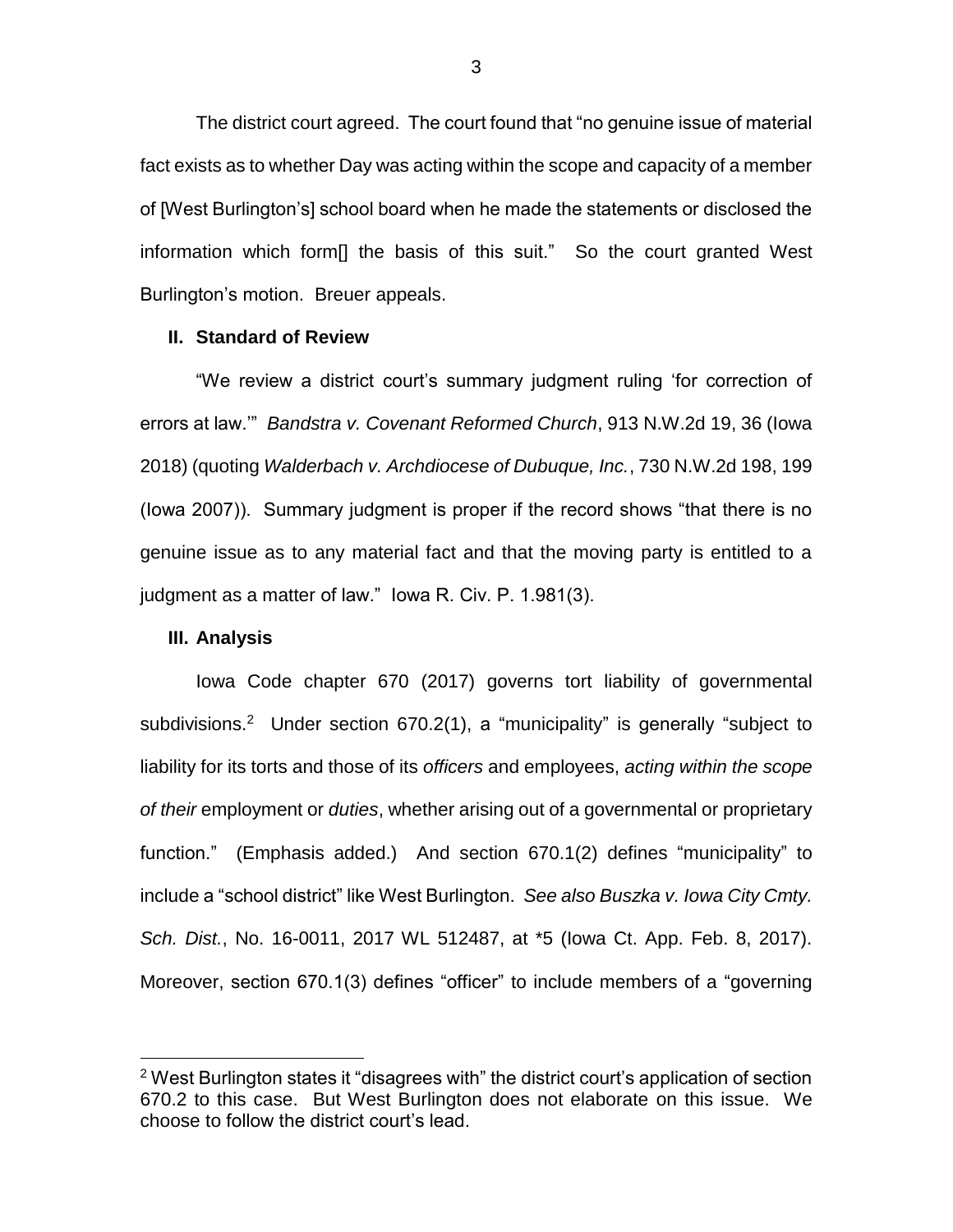body," and section 670.1(1) defines "governing body" to include a "local school board."

So, because Day was a member of West Burlington's "school board," West Burlington is liable for any torts committed by Day when "acting within the scope of [his] duties" as a board member. *See* Iowa Code §§ 670.1, .2(1). And so, to resolve this appeal, we must answer two questions: (1) what were Day's duties as a board member; and (2) did Day's alleged statements fall within "the scope of" those duties? *See Vowles v. Yakish*, 179 N.W. 117, 119–20 (Iowa 1920).

The difficulty here is that we have found little record evidence—such as a governance policy—that defines the duties of West Burlington's school board members. Nor has Breuer cited any statutes or other legal authorities that define those duties. As a result, the record does not permit a conclusion as to whether Day acted within the scope of those duties when he made posts using his personal Facebook account and spoke to a news reporter. As to those allegations, we conclude Breuer has not met his obligation of "com[ing] forward with evidence to demonstrate that a genuine issue of fact is presented." *Stevens v. Iowa Newspapers, Inc.*, 728 N.W.2d 823, 827 (Iowa 2007) ("A party resisting a motion for summary judgment cannot rely on the mere assertions in his pleadings but must come forward with evidence to demonstrate that a genuine issue of fact is presented.").<sup>3</sup>

 $\overline{a}$ 

<sup>&</sup>lt;sup>3</sup> It is true that when Day was asked why he decided to post on Facebook about an incident that happened over a year ago, Day testified that "as a school board member there were still some parents that were very upset with . . . Coach Breuer and what took place and they were in . . . limbo. . . . There was no result of what took place." Yet, Day's motives alone are not enough to prove his actions were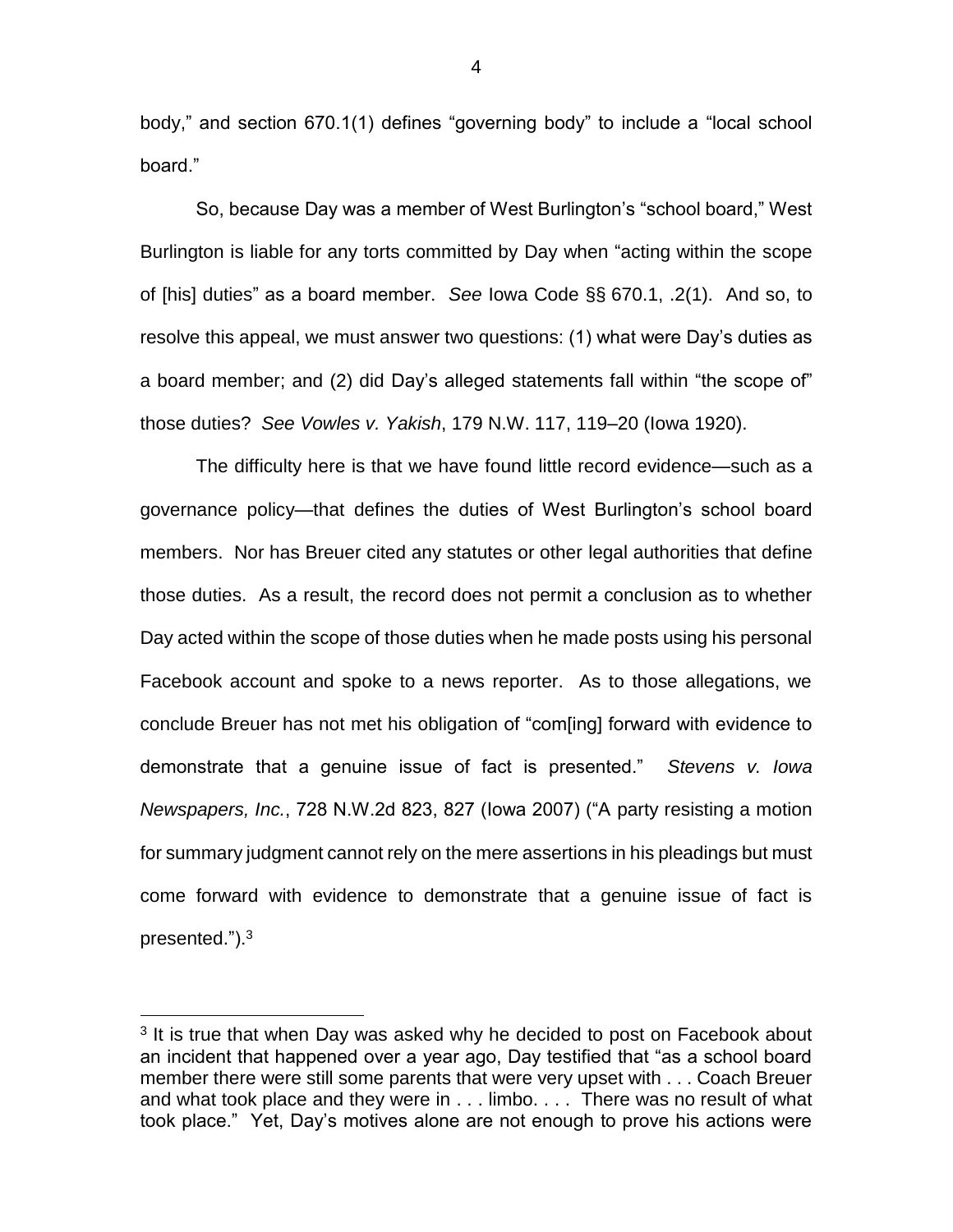As to Day's statements at a school board meeting, the question seems closer. Breuer asserts Day "tried to get the school board to fire Breuer at a school board meeting." And, as a general matter, it seems plausible that a board member's statements about a school employee at a board meeting could fall within the board member's duties. *See, e.g.*, *Cutler v. Bellefonte Area Sch. Dist.*, 97 F. Supp. 3d 586, 590 (M.D. Pa. 2015) (finding absolute immunity applied to school board member's comments that concerned a school district employee's termination and were made during a public school board meeting).

But in a sworn affidavit, Day testified that his statements at the board meeting were "not in any scope or capacity as an elected representative" on the Board. Instead, he testified, he "was only explaining [his] own personal position as to what [he] wanted the Board to do."

Breuer has not pointed to contrary evidence. Breuer has not cited—and we have not found—evidence to show Day's statements fell within his duties and were not simply expressions of his personal concerns as parent of the quarterback on the team Breuer coached.<sup>4</sup> By way of example, Breuer has not shown (1) his employment was on the Board's agenda for the meeting at issue, (2) his employment was the subject of any motion before the Board, or (3) there had been any call for discussion about Breuer's employment. In fact, it is undisputed that the school district superintendent stopped Day's comments and said the topic

 $\overline{a}$ 

within the scope of his duties as a board member. *See* Restatement (Second) of Agency § 229(2) (Am. Law. Inst. 1958).

<sup>&</sup>lt;sup>4</sup> This had caused some conflict between Day and Breuer in the past.